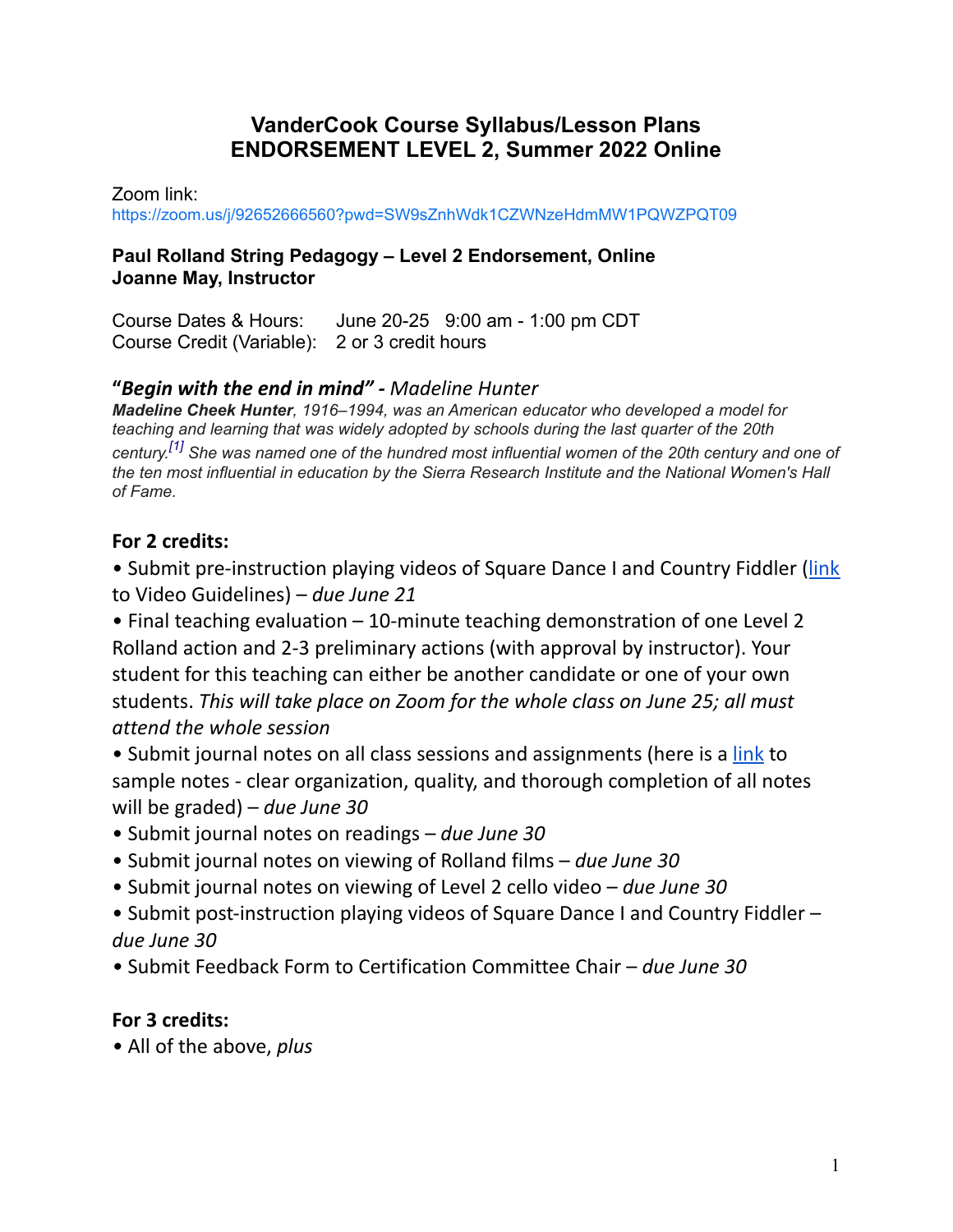*•* Choose one of the *Teaching of Action* Appendices A, B, or D (beginning on p. 186). Write a research paper based on your chosen Appendix, to include the following elements:

Paragraph 1 - Introduction (explain where you are in your understanding of Rolland pedagogy and why you've chosen this topic)

Par. 2 - A complete summary of the information in the Appendix

Par. 3 - Your reflection on this material - what you have learned by reading this Appendix

Par. 4 - How you will apply this knowledge in your teaching

Par. 5 - Conclusion

The paper should be 3-5 pages, double spaced, Times New Roman 12 pt. *Due June 30*

### **Student Engagement Statement**

Students are expected to attend interactive Zoom meetings as stated above. Video viewing will be required outside of class, and a journal of reflections on the videos and class notes will be submitted at the end of the course. Each student must bring their own string instrument to every session. Collegial class discussion and interaction is expected.

### **Student Learning Outcomes**

See Level 2 Curriculum at this **[LINK](https://docs.google.com/document/d/1N8qojL0RTogQKtb6HmR7UiqCK3qJJGr6Y6AUaT-QYRg/edit?usp=sharing)**

#### **Professionalism in Teaching**

Candidates will participate in group and character-building activities by working alone and with others to explore personal strengths, weaknesses, opportunities, and threats to personal and professional growth. Students will demonstrate the ability to: Research best educational practices; Discern new uses for information from a variety of course work; Reflectively discuss their teaching and ways to enhance it.

#### **Strength in Character**

Candidates will develop new approaches to the praxis of teaching by learning about, experiencing, and using best practice techniques as borne out in proven traditional practices and those demonstrated as effective through current research. Students will demonstrate the ability to: Discuss a variety of educational approaches; Describe why particular educational approaches are chosen for use; Choose and apply new approaches to the teaching praxis.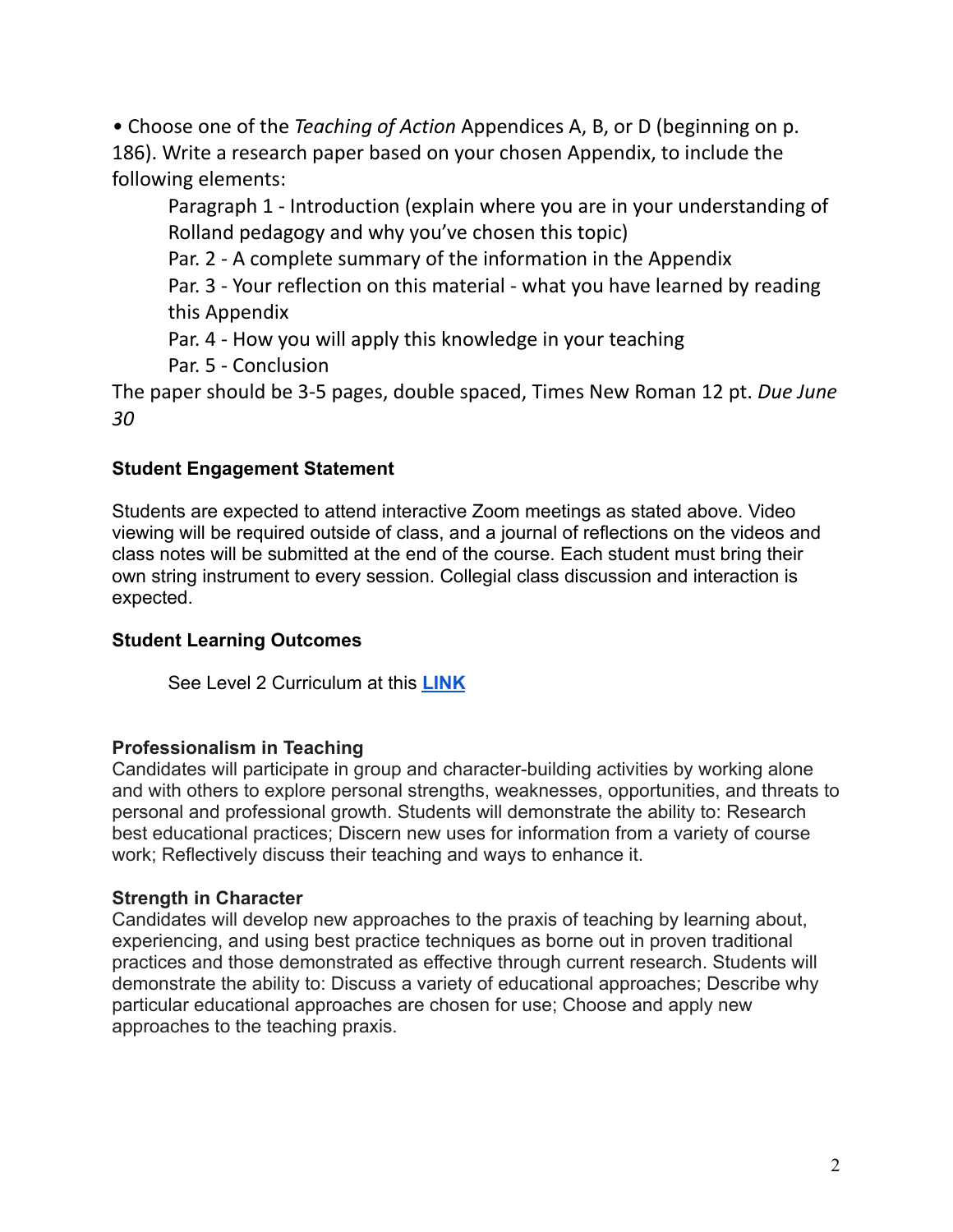#### **Outcomes Assessments**

- 1) Pre-instruction video submission
- 2) Class sessions and assignments journal notes
- 3) Readings journal notes
- 4) Viewing of Rolland films and JM films journal notes
- 5) Viewing of Level 2 cello and bass videos journal notes
- 6) Post-instruction video submission and quality of playing assessment
- 7) Final teaching evaluation
- 8) Appendix project (3 credits)

#### **Course Requirements and Assessment Information**

Attendance - every session is required attendance. Level 2 Endorsement cannot be awarded if any sessions are missed. For illness or exceptional circumstances you may be required to submit an assignment based on what you missed (for example, viewing the Zoom recording of class that was missed and submitting an additional 1-page paper on what you viewed, teaching a segment of a topic by submitting a video - these assignments will be determined at the time).

| Assignment #1 | <b>Pre-Instruction Video</b> | 20 points  |
|---------------|------------------------------|------------|
| Assignment #2 | Class sessions and           | 20 points  |
|               | assignments journal notes    |            |
| Assignment #3 | Readings journal notes       | 20 points  |
| Assignment #4 | Viewing of Rolland films     | 20 points  |
|               | and JM films journal notes   |            |
| Assignment #5 | Viewing of Level 2 cello     | 20 points  |
|               | and bass videos journal      |            |
|               | notes                        |            |
| Assignment #6 | Post-instruction video       | 50 points  |
|               | submission and quality of    |            |
|               | playing assessment           |            |
| Assignment #7 | Final teaching evaluation    | 100 points |
| Assignment #8 | Appendix project (3          | 100 points |
|               | credits)                     |            |

#### **Grading Breakdown:**

- #1 20/250 (350 if taking 3 credits)
- #2 20/250 (350 if taking 3 credits)
- #3 20/250 (350 if taking 3 credits)
- #4 20/250 (350 if taking 3 credits)
- #5 20/250 (350 if taking 3 credits)
- #6 50/250 (350 if taking 3 credits)
- #7 100/250 (350 if taking 3 credits)
- #8 100/350 (not required for 2 credits)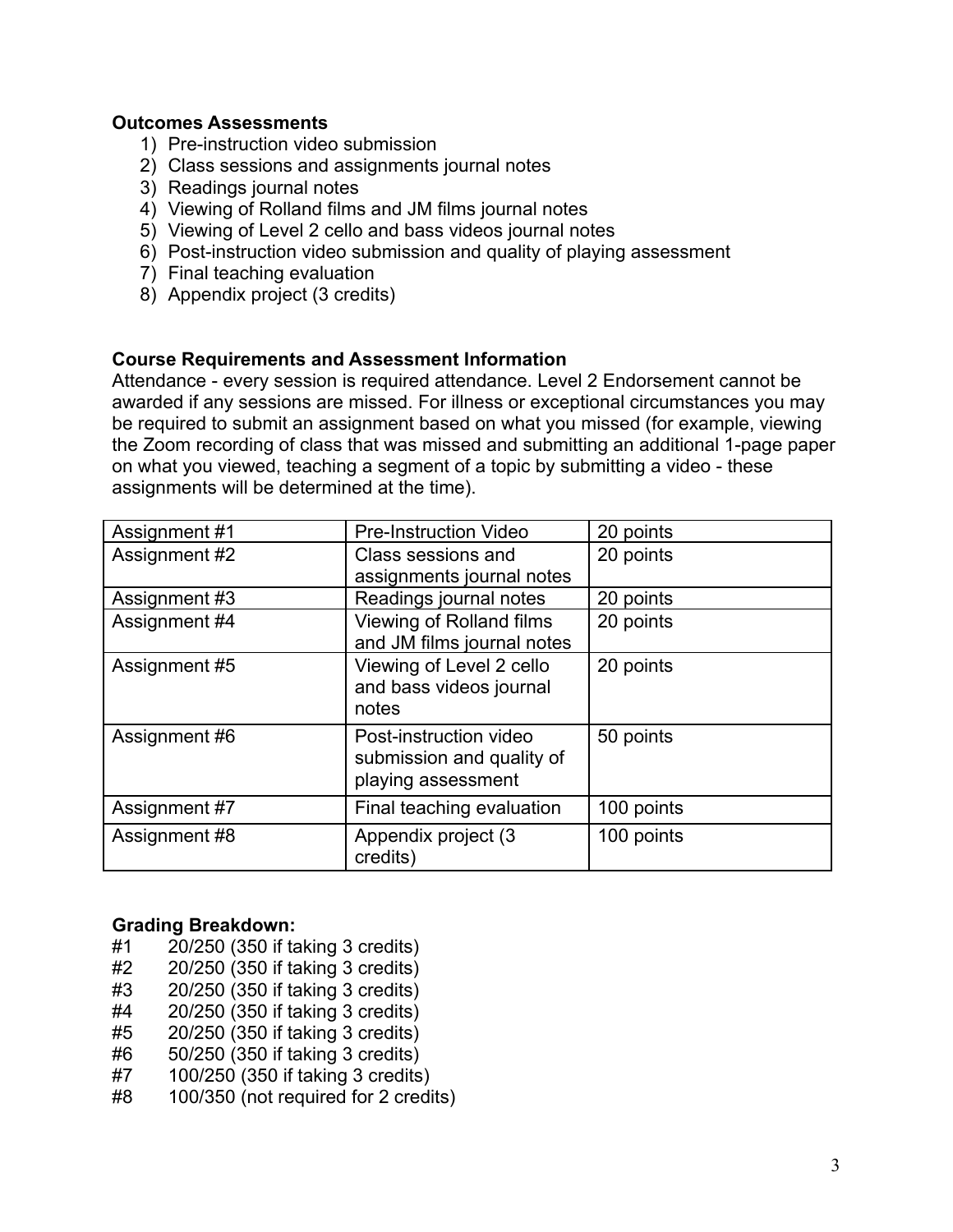### **Required Materials**

- No later than two weeks prior to instruction, candidates should acquire *The Teaching of Action in String Playing* by Paul Rolland with Marla Mutschler, the [book](https://www.alfred.com/the-teaching-of-action-in-string-playing/p/98-ASTASP01/) and films. The films are available streamed on [Vimeo](https://vimeo.com/ondemand/paulrolland) for purchase or rental (contact me for a discount code for 10% off the vimeos).
- *New Tunes for Strings, [Bk](https://www.sharmusic.com/Sheet-Music/Violin/Method-Book/Fletcher-Stanley---New-Tunes-for-Strings-Book-1---Teacher---Boosey-Hawkes-Edition.axd) 1* and *[Bk](https://www.sharmusic.com/Sheet-Music/Violin/Method-Book/Fletcher-Stanley---New-Tunes-For-Strings-Book-2---Violin---Boosey-Hawkes-Edition.axd) 2* by Stanley Fletcher, for your instrument.
- A journal
- Your instrument
- Joanne May Violin & Viola Videos (YouTube) <https://www.youtube.com/channel/UCtTQgFuDrVXtjzU42KfYKow>

## **Mon., June 20 – 9:00 a.m.-1:00 p.m. CST (Chicago time) PRINCIPLES OF MOVEMENT IN STRING PLAYING**

### PRIOR TO SESSION:

• Submit pre-instruction playing videos of Square Dance I and Country Fiddler ([link](https://docs.google.com/document/d/1AGJX1HPla1O-tcyQriasSHbDJ16COaZ9fJZb1Vyigr0/edit?usp=sharing) to Video Guidelines) – *due June 21*

- Introduction and Ch. 1, read/take journal notes, pp. 1-10
- Ch. 2a, skim through the pages in Part I of the chapter, pp. 10-29
- Ch. 2b, read/take journal notes, pp. 30-40
- Film #1 & #2 view and take notes

• Joanne May Video "Bilateral and Unilateral" – view and take notes [https://youtu.be/SfQM\\_Ik53LY](https://youtu.be/SfQM_Ik53LY)

• Bring to our sessions each day: *Teaching of Action in String Playing* book, instrument, journal for notes (take notes in hand-written or typed form, but they must be submitted typed), *New Tunes for Strings Bks. 1 & 2*

### $GOAI S - Be$  able to:

- Demonstrate total body action
- Demonstrate principles of body balance and leverage in avoiding excessive tension
- Demonstrate bilateral and unilateral bowings
- Demonstrate balance in the instrument hold and in the bow arm
- Demonstrate balance in the rotation of the upper arm in bow pressure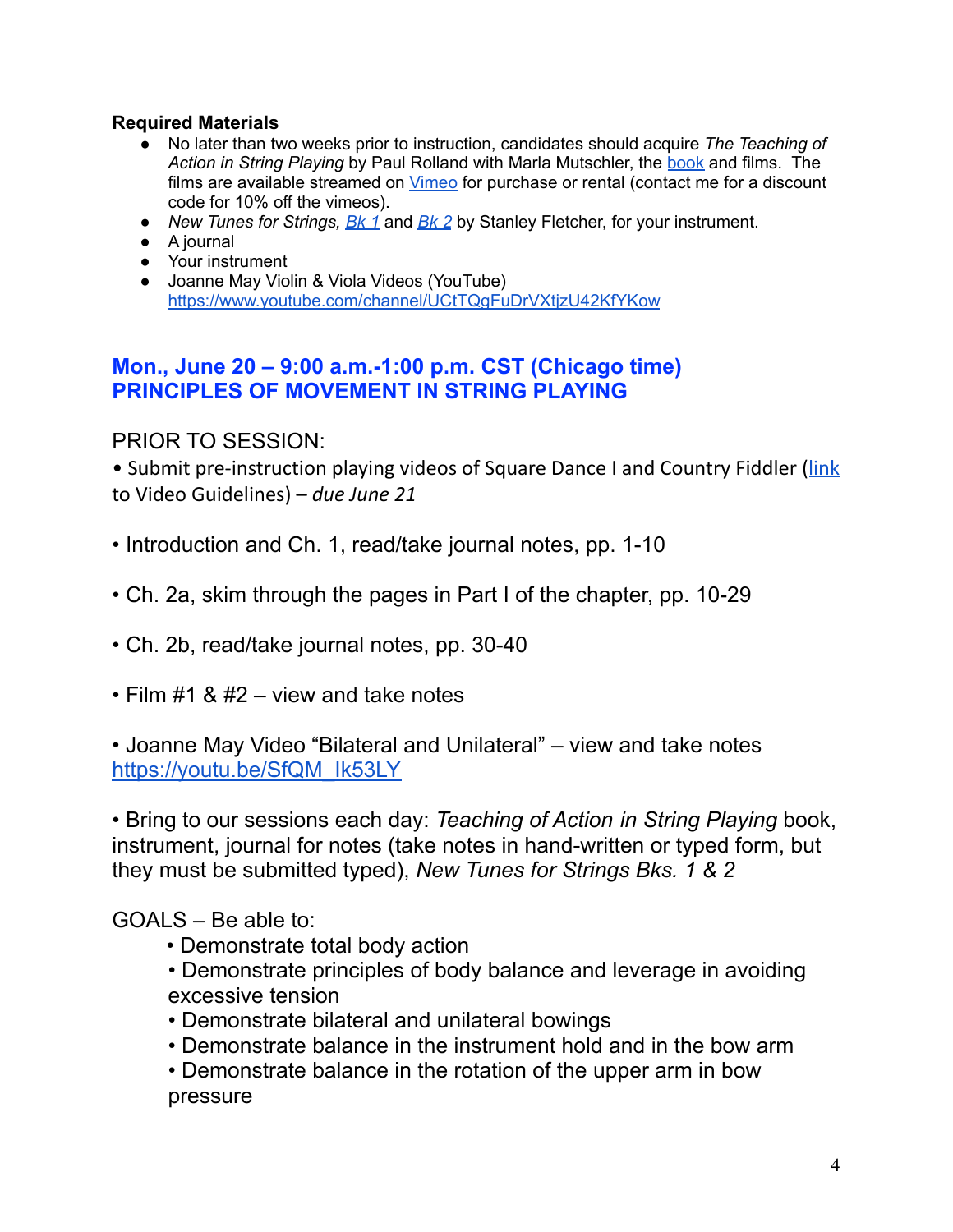• Demonstrate balance in repetitious movements (vibrato, rapid detaché, sautillé) and "ballistic" movements (martelé, spiccato)

• Demonstrate 3 phases of movement: preparation, action, follow-through

• Demonstrate balanced and sequential bowings

# **INTRODUCTIONS / PROTOCOLS**

1. Please keep your camera on and sound muted unless having class discussion or question/answer time

2. Be sure your camera is set so I can see you doing the actions through the week

3. Use the "raise hand" icon or simply raise your hand if you have a question *at any point*

4. You may ask a question in the chat, either directed to everyone or to just me. If I don't respond I may not have seen it, feel free to unmute and speak up.

# **REVIEW OF LEVEL 1, OVERVIEW OF CERTIFICATION PROGRAM**

The Teaching of Action In String Playing, Developmental and Remedial Techniques Rolland/Mutschler

# **Chapter Titles** (also Film Titles)

- 1. Young Violinists in Action
- 2. Principles of Movement (Motion) in String Playing 2, 3
- 3. Rhythm Training 2
- 4. Establishing the Violin Hold 2, 3
- 5. Learning to Hold the Bow<sup>-</sup> 2, 3
- 6. Playing at the Middle with Short Strokes 2, 3
- 7. Establishing Left Hand and Finger Placement in the First Position 2, 3
- 8. Principles of Left Hand and Finger Action 3
- 9. Extending the Bow Stroke 2, 3
- 10.Developing Finger Movements 3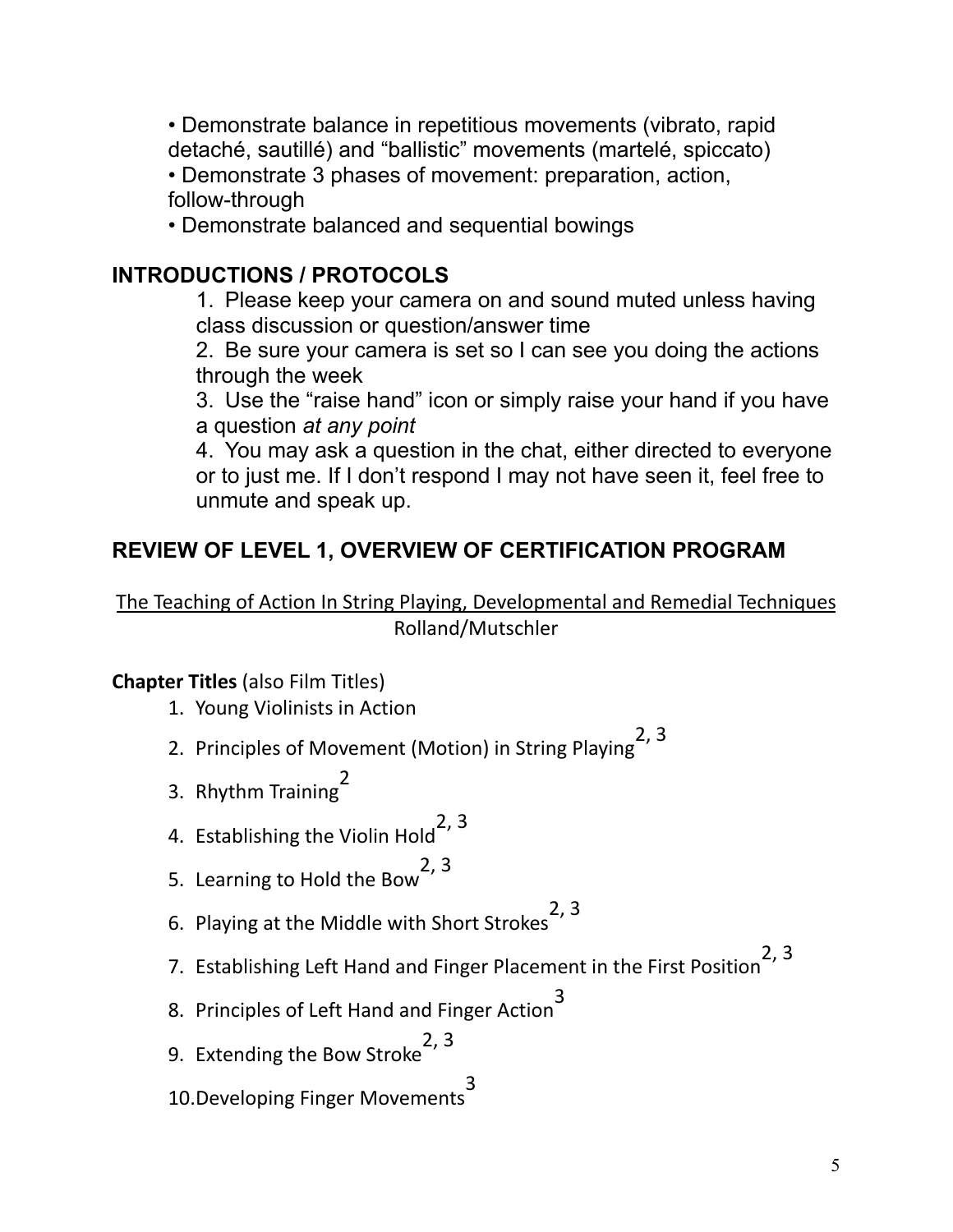11.Basic Shifting Movements 3,4 12.Bouncing the Bow 3, 4 13.Martelé and Staccato 4 14.Developing Flexibility 4 15.First Steps in Vibrato Teaching 3, 4 16.Sustained Strokes, Détaché, and Related Bowings 4 17.Remedial Teaching 4

### **Superscripts:**

- 2 = Level 2 curriculum
- 3 = Level 3 curriculum
- $4 = 1$  evel 4 curriculum

### **Paul Rolland String Pedagogy Certification**

**Level 1 Endorsement –** Upon completion of one full workshop, Level 1 Endorsement is granted.

**Level 2 Endorsement** – Requires attendance at a second full workshop during which candidates will meet daily with a mentor, submit a journal of notes taken during the sessions and on required chapters, and complete performance/teaching evaluations. Level 2 emphasis is on Paul Rolland String Pedagogy Principles in a group setting.

**Level 3 Endorsement** – Requires attendance at a third full workshop during which candidates will meet daily with a mentor, submit a journal of notes taken during the sessions, and complete performance/teaching evaluations. Level 3 emphasis is on the individual's teaching and playing, with a focus on the initial stages of more advanced pedagogical topics.

**Level 4 Endorsement / Full Certification** – Piloted Summer 2021. Requires attendance at a fourth full workshop. Daily meetings in small groups with a mentor, submission of journal notes, 2 private mentor meetings, and final playing and teaching evaluations. Focus is on a complete understanding of the Rolland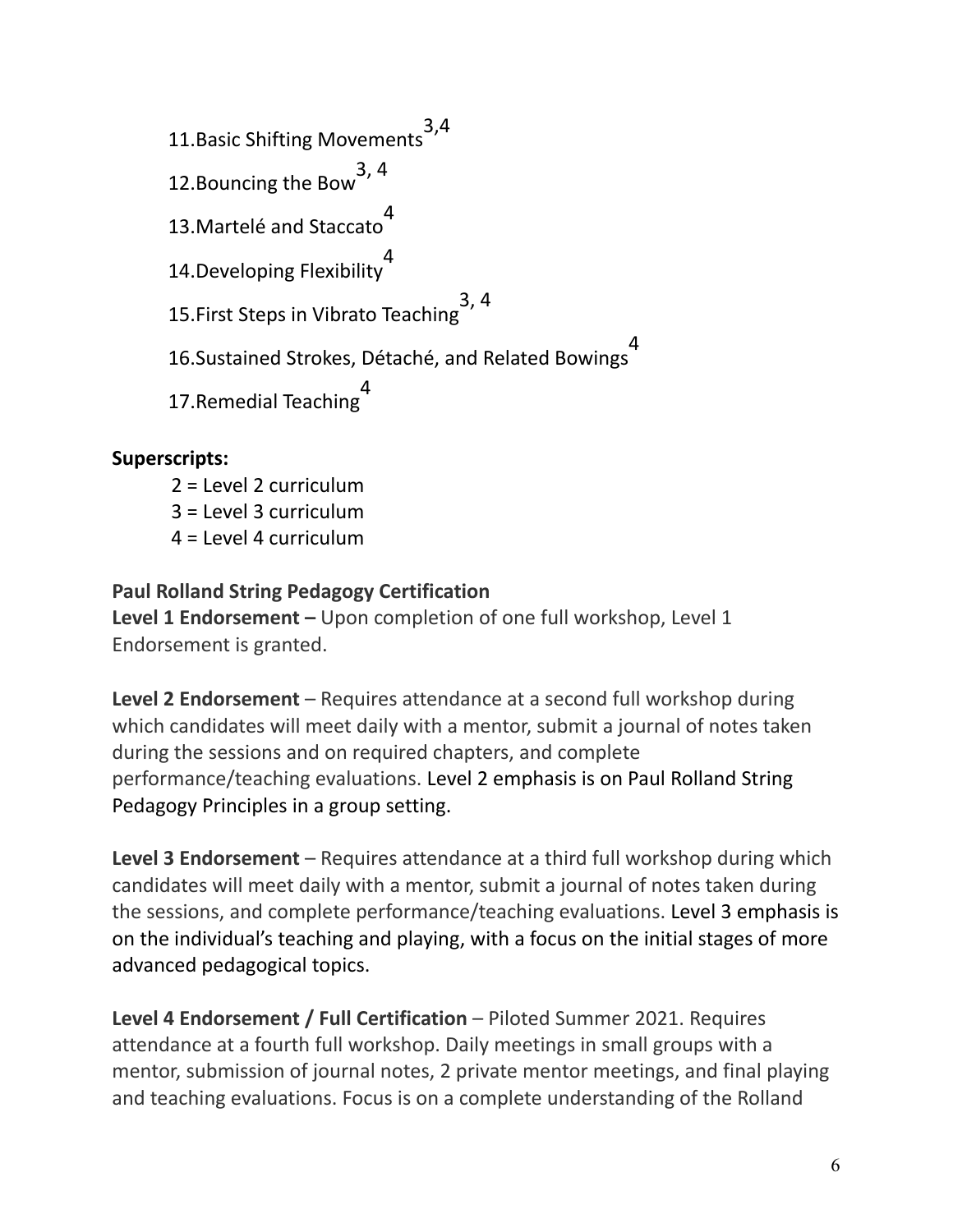pedagogy and an awareness of additional materials and training sessions that are available.

**Post-Certification Presenter Training Course –** This course focuses on preparing qualified instructors to share their expertise in Rolland pedagogy through presentations. Several topics will be addressed, including planning for presentations, managing the environment of the presentation, maximizing instruction, and managing post-presentation professional responsibilities. Upon successful completion of Presenter Training, your name will be added to a Paul Rolland String Pedagogy Society Endorsed Presenter List on the PRSPS website.

**Post-Certification Mentor Training Course –** This course focuses on preparing qualified instructors to share their expertise in Rolland pedagogy through mentoring. Several topics will be addressed, including planning for the mentoring process, managing the environment of and establishing a culture for learning and instruction, including significant work in remedial teaching strategies, and managing post-mentoring professional responsibilities. Upon successful completion of Mentor Training, your name will be added to a Paul Rolland String Pedagogy Society Endorsed Mentor List on the PRSPS website.

### **GOALS IN ACTION: MOVEMENT WITHOUT INSTRUMENT**

March in place Try to stand still Swing a case or heavy object Extend an arm or leg Marshmallow knees Weight in heels, open chest RH on L shoulder, swing down-forward-out-back (ellipse) Bilateral – Unilateral 3 phases of movement: preparation, action, follow-through Tapping RH on palm of LH – balance with teeter-totter arm, repetitious movements

#### **MOVEMENT WITH INSTRUMENT**

Statue of Liberty Guide button with RH Cantilever principle Place N Lift Flying pizzicato Rotation of upper arm for "weight" Repetitious movements – rapid detaché, sautillé, vibrato (waving), etc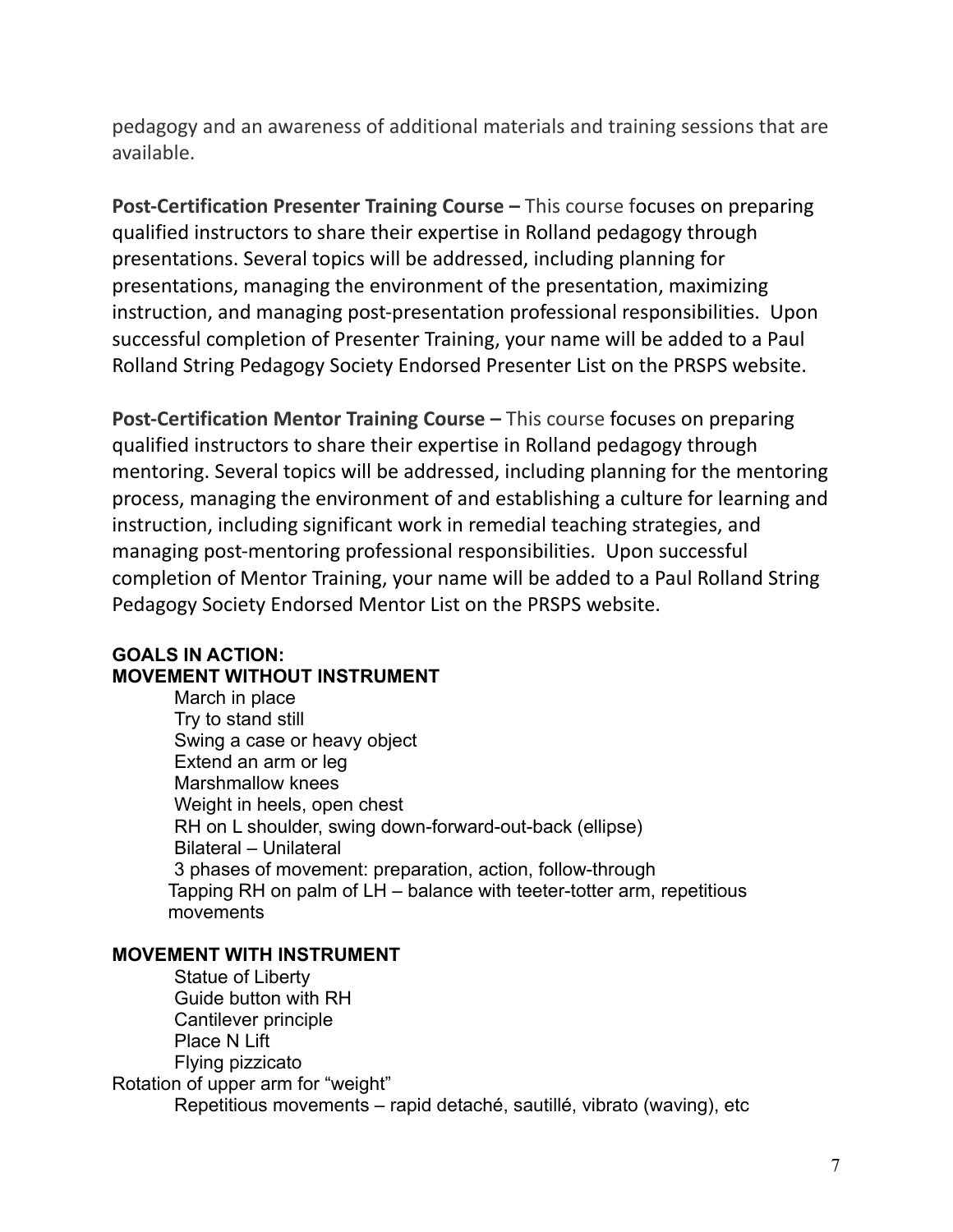Long bows with elbow drop Balanced string crossings **Play Country Fiddler**

### **PAUSE FOR QUESTIONS – UNMUTE PLEASE IF YOU HAVE A QUESTION**

#### **LOOK BRIEFLY AT THESE…**

#### **Top 12 Favorite Actions by Paul Rolland Instructors**

*Compiled by Nancy Kredel, May, 2018* Note: numbers in parentheses show # of votes this Action received

#### **1. Casewalk (2)**

• strengthens upper body • encourages rhythmic body movements

#### **2. Statue of Liberty (6)**

- begin from a position of strength, relax into correct posture and position
	- feet in balanced position, "marshmallow knees," rest position to playing position

#### **3. Shuttle (11)**

- elbow leads
- arc motion
- double shift "birdie shifts"

#### **4. Polishing the String (3)**

- vibrato and shifting preparation
	- use tissue, polish string in rest position, gradually move to playing position
	- low, then middle, then high position polishing
	- move between positions while polishing

#### **5. Left Arm Swinging (2)**

- play open strings while swinging
- play a song, swing on open strings
- encourages quick, accurate placement of fingers and large muscle relaxation

### **6. Tapping - LH & RH (8)**

- left hand quick finger action
- accurate target for good intonation
- preparation for quick notes and trills ("clavichord fingers")
- releases tension in bow hand
- simple, quick movement, encourages relaxed fine motor skills

### **7. Rock and Roll (7)**

- Roll the Arm
- Rock the Bow
- get a good bow hold, transfer bow to string
- encourages large and small muscle relaxation and flexibility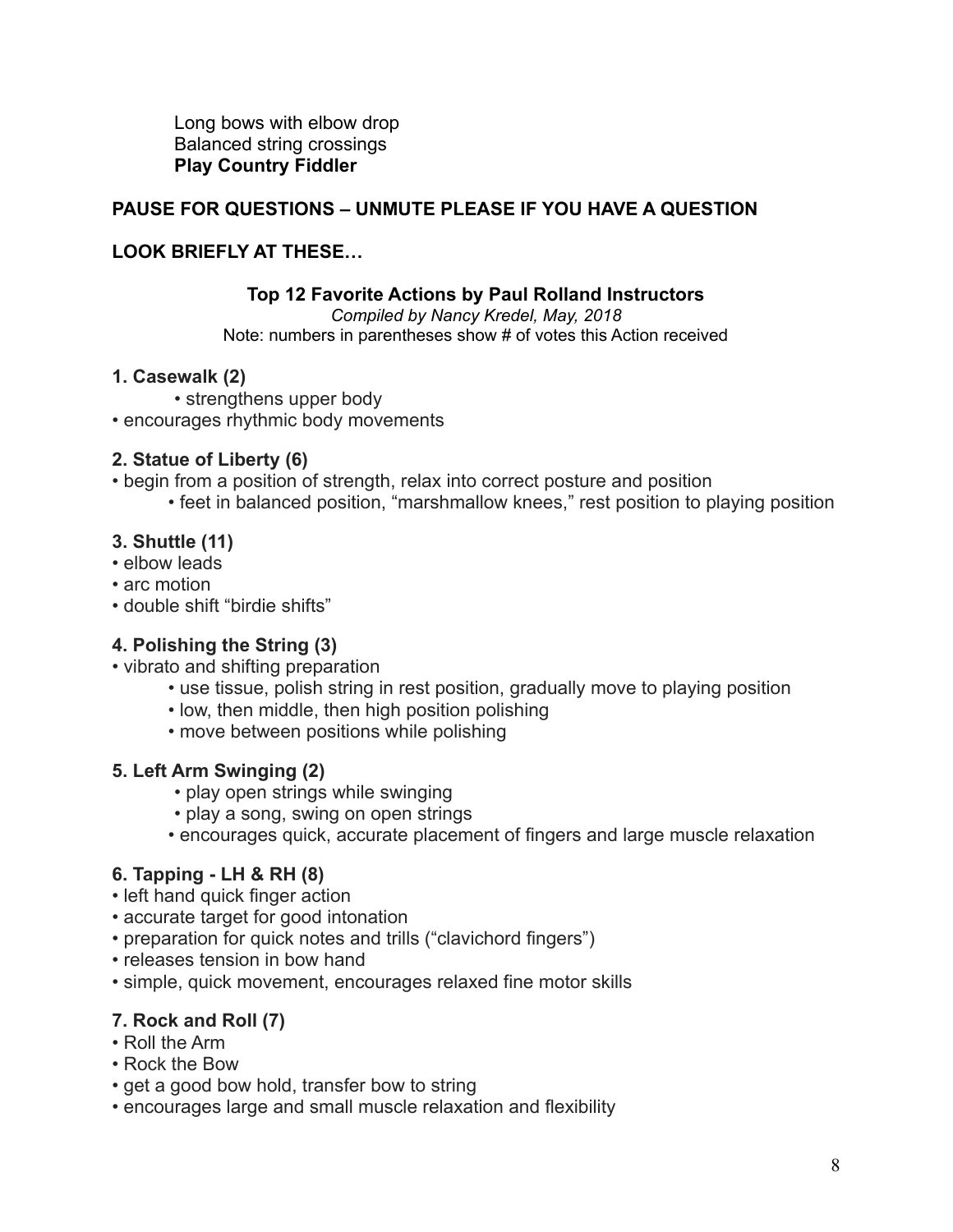### **8. Place and Lift and Silent Bow Transfers (6)**

- transfer from rest position to playing position
- touch bow to string at middle of bow, then frog, then tip
	- add arm weight to encourage stick to bend toward hairs, then lift off and repeat
- 2 placements in a row, then 3

### **9. Rebound (7)**

- down-bow, circle back, down-bow with whole body motion, short bows, then longer bows
- retake: down-bow, circle back, up-bow
- flexible fingers at frog ("fle-fi-fro")
- bilateral motion

### **10. Flying Pizzicato (9)**

- whole body movement
- encourages long straight bow strokes
- bilateral motion

### **11. Early Bow Hold at Balance Point (2)**

- allows for less tension in bow hand
- use with silent bow transfers
- only use for a short time

### **12. Pulling and Pushing the Bow Against Resistance (3)**

- develop strength and flexibility in bow hand and arm
- hold bow horizontal, pinch slightly with left hand on stick, draw bow in small strokes
- develops stronger tone

#### **Additional Favorites (if time)**

- **13** Silent Bouncing, Glancing, V bounce, U bounce
- **14** Shadow Bowing in elbow, bow in vertical position, make a circle with left fingers
- **15** Establishing Correct Placement of Instrument "the fly"

# **ASSIGNMENT FOR TUESDAY**

• Read through the Action column in the Level 2 Curriculum and begin considering a few of the Actions you might wish to choose to teach during your final evaluation on Saturday. Each candidate, together with their mentor, will choose one primary action plus 2-3 preliminary actions. I would like to have you choose your actions on or before Thursday.

• Decide by Wednesday if you'd like to teach another class member or one of your own students for the final evaluation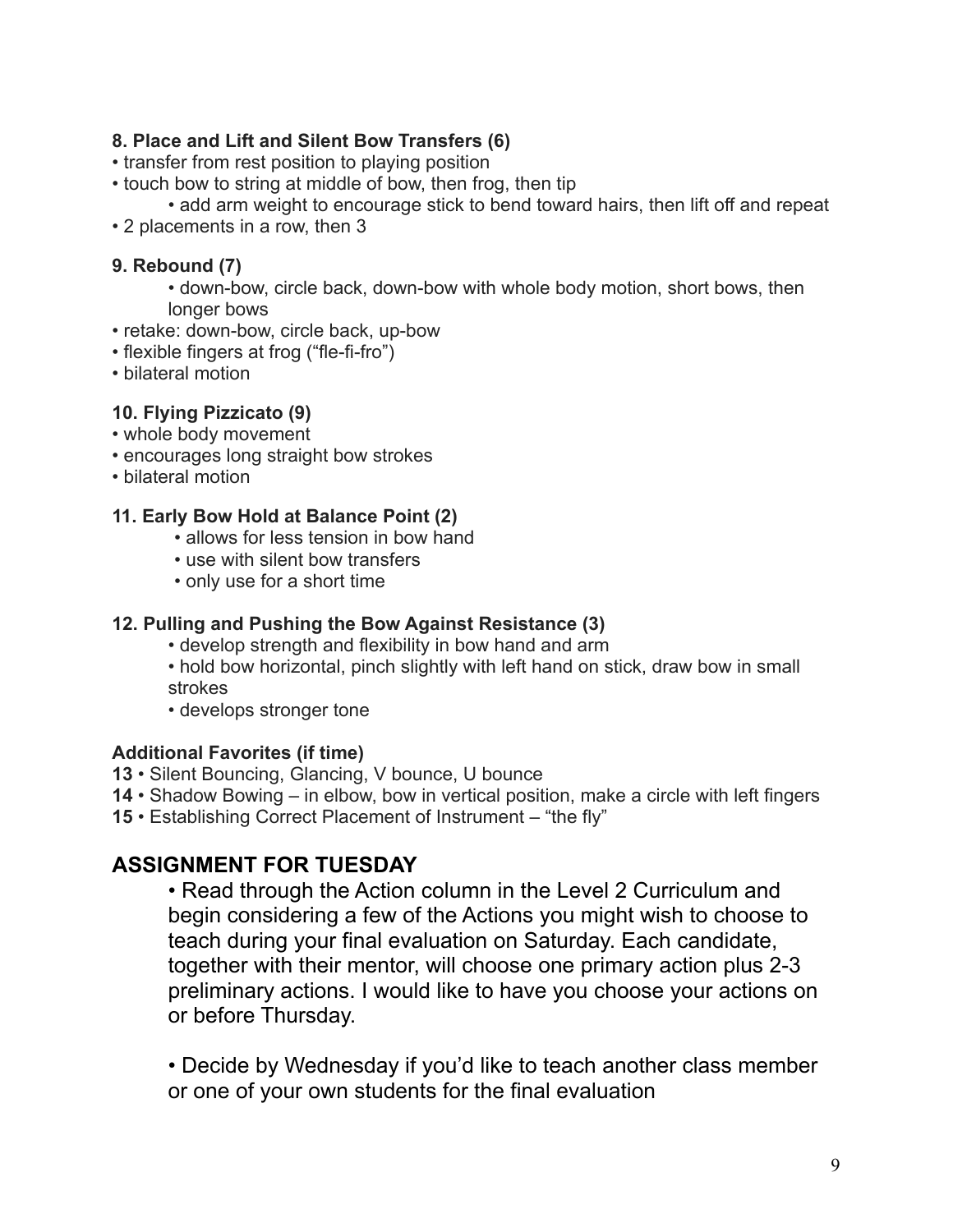- Ch. 4, read/take notes on whole chapter, pp. 61-79
- Film #4 view and take notes

• Choose three (3) Joanne May Violin & Viola Videos *on the topics listed under GOALS for Monday and/or Tuesday*, view the 3 videos, include notes in your journal, be prepared to tell the class what you viewed and/or learned.

**<https://www.youtube.com/channel/UCtTQgFuDrVXtjzU42KfYKow/>**

• Choose ONE of the following performances of Dancla Air Varié, Op. 89 No.1, view and write a critical review of approximately 1 minute of the performance (1/2 to 1 page typed). Incorporate descriptions using Rolland Action terminology from the GOALS for Monday and/or Tuesday. Include this review in your journal. For Tuesday's class, be prepared to do 2 things:

1. Share your screen and play your chosen 1-minute video clip, telling the class what we should look for while viewing.

2. Model how you would teach this student by teaching your ideas to our class. Your teaching should be approximately 2-3 minutes.

<https://www.youtube.com/watch?v=vqS0ROeYeJ8>

[https://www.youtube.com/watch?v=lfrLLl3F0hk&list=RDvqS0ROeYeJ8&index](https://www.youtube.com/watch?v=lfrLLl3F0hk&list=RDvqS0ROeYeJ8&index=4)  $=4$ 

[https://www.youtube.com/watch?v=OQMQ6\\_qQXQs&list=RDvqS0ROeYeJ8&](https://www.youtube.com/watch?v=OQMQ6_qQXQs&list=RDvqS0ROeYeJ8&index=3) [index=3](https://www.youtube.com/watch?v=OQMQ6_qQXQs&list=RDvqS0ROeYeJ8&index=3)

<https://www.youtube.com/watch?v=lB8QocAbedQ>

<https://www.youtube.com/watch?v=JRA3H7UUqZ0>

[https://www.youtube.com/watch?v=DSPoszdaA\\_A](https://www.youtube.com/watch?v=DSPoszdaA_A)

<https://www.youtube.com/watch?v=eXmajTbn0E0>

<https://www.youtube.com/watch?v=KxJg3XNY48c>

<https://www.youtube.com/watch?v=qEj2BTrHJBE>

<https://www.youtube.com/watch?v=cHGzDKJpwak>

# **PLAY SQUARE DANCE I AND OTHER NEW TUNES AS TIME ALLOWS**

**Tues., June 21 – 9:00 a.m.-1:00 p.m. CST ESTABLISHING THE VIOLIN (INSTRUMENT) HOLD**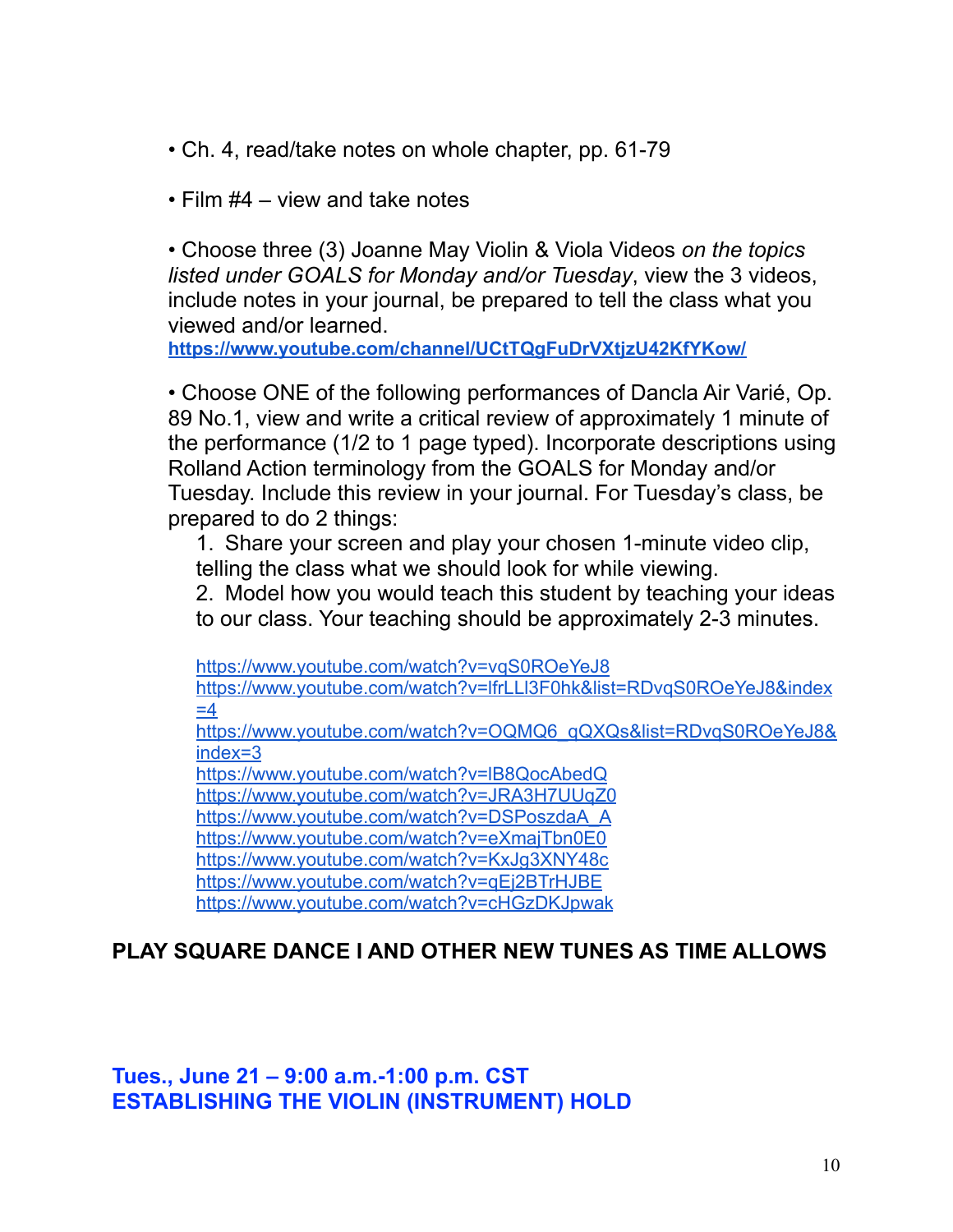GOALS – Be able to:

- Demonstrate Placing Instrument/Shaping Left Hand
- Demonstrate Stance
- Demonstrate Case Walk

• Demonstrate Statue of Liberty, Balancing A Ball, Securing the **Instrument** 

- Demonstrate "Fire Drill" Sitting Position begin standing
- Demonstrate Shuttle Lo-Middle and Left Arm Swing
- Demonstrate Left Hand Tapping

## **DISCUSSION ABOUT ACTIONS AND STUDENT FOR FINAL EVALUATION / JM VIDEOS (3)**

# **DANCLA TEACHING ACTIVITY**

# **DOING THE ACTIONS**

# **ASSIGNMENT FOR WEDNESDAY**

- Ch. 5, read/take notes on pp. 80-89
- Film #5 view and take notes

• Choose 3 Joanne May Violin & Viola Videos on the topics listed under GOALS for Wednesday, view them, and include notes in your journal **<https://www.youtube.com/channel/UCtTQgFuDrVXtjzU42KfYKow/>**

• Bring *New Tunes for Strings, books 1 & 2* for Play-In on Wednesday

## **Wed., June 22 – 9:00 a.m.-1:00 p.m. CST LEARNING TO HOLD THE BOW**

GOALS – Be able to:

- **•** Demonstrate Preparing Bow Hold using dowel or pencil
- **•** Demonstrate Early Bow Hold
- **•** Demonstrate Regular Bow Hold
- **•** Demonstrate Shadow Bowing

**•** Demonstrate Holding Violin/Bow Together, Roll the Arm and Rock the Bow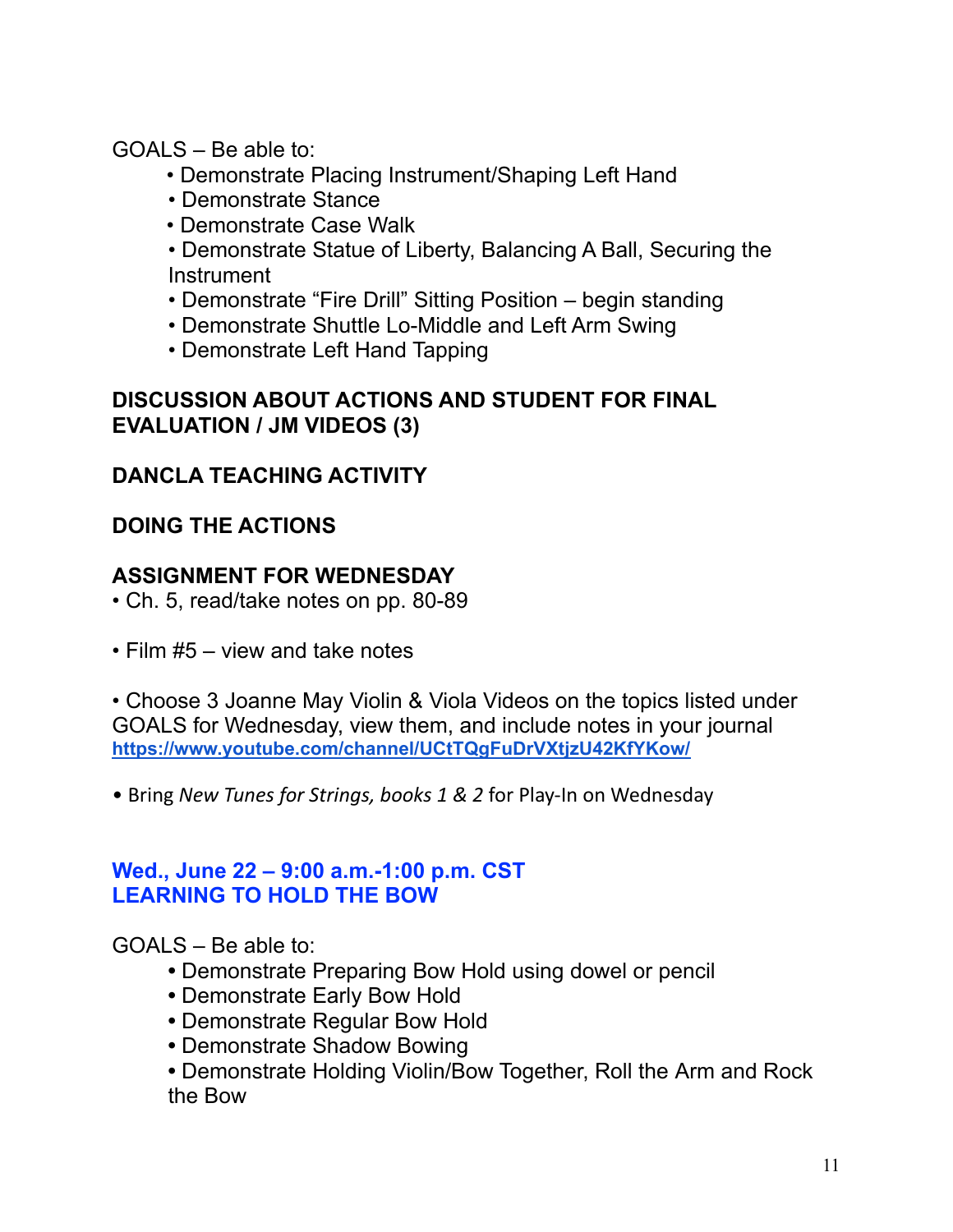- **•** Demonstrate Place and Lift and First Bow Strokes at Middle
- **•** Demonstrate Balancing the Bow
- **•** Demonstrate Flying Pizzicato (p. 115)

# **DISCUSSION ABOUT ACTIONS FOR FINAL EVALUATION / JM VIDEOS (3)**

# **DOING THE ACTIONS**

## **NEW TUNES PLAY-IN – SHARE FAVORITES**

## **ASSIGNMENT FOR THURSDAY**

• Ch. 7, read/take notes on whole chapter, pp. 98-104

• Film #7 – view and take notes

• Choose ONE of the following performances of Dancla Air Varié, Op. 89 No.1, view and write a critical review of approximately 1 minute of the performance (1/2 to 1 page for your writing). In your writing, incorporate descriptions using Rolland Action terminology from the GOALS for Monday and/or Tuesday. Include this review in your journal. For Tuesday's class, be prepared to do 2 things:

> 1. Share your screen and play your chosen 1-minute video clip, telling the class what we should look for while viewing. 2. Model how you would teach this student by teaching your ideas

to our class. Your teaching should be approximately 2-3 minutes.

*(Note: these are different performances than the previous list):*

<https://www.youtube.com/watch?v=0LeCRdHvI2o> <https://www.youtube.com/watch?v=8sExkYjjsJc> <https://www.youtube.com/watch?v=GOxUvqgThks> <https://www.youtube.com/watch?v=jXGeZEwQFIY> https://www.youtube.com/watch?v=J\_2joNbEll4 <https://www.youtube.com/watch?v=ACJtCa3g52w> <https://www.youtube.com/watch?v=RX1rDXZvXW8> <https://www.youtube.com/watch?v=W4CFALVn8bo> <https://www.youtube.com/watch?v=ZHAjNLIrI9w> <https://www.youtube.com/watch?v=20eoPe6HgsA> <https://www.youtube.com/watch?v=DKiFqGlhzhQ>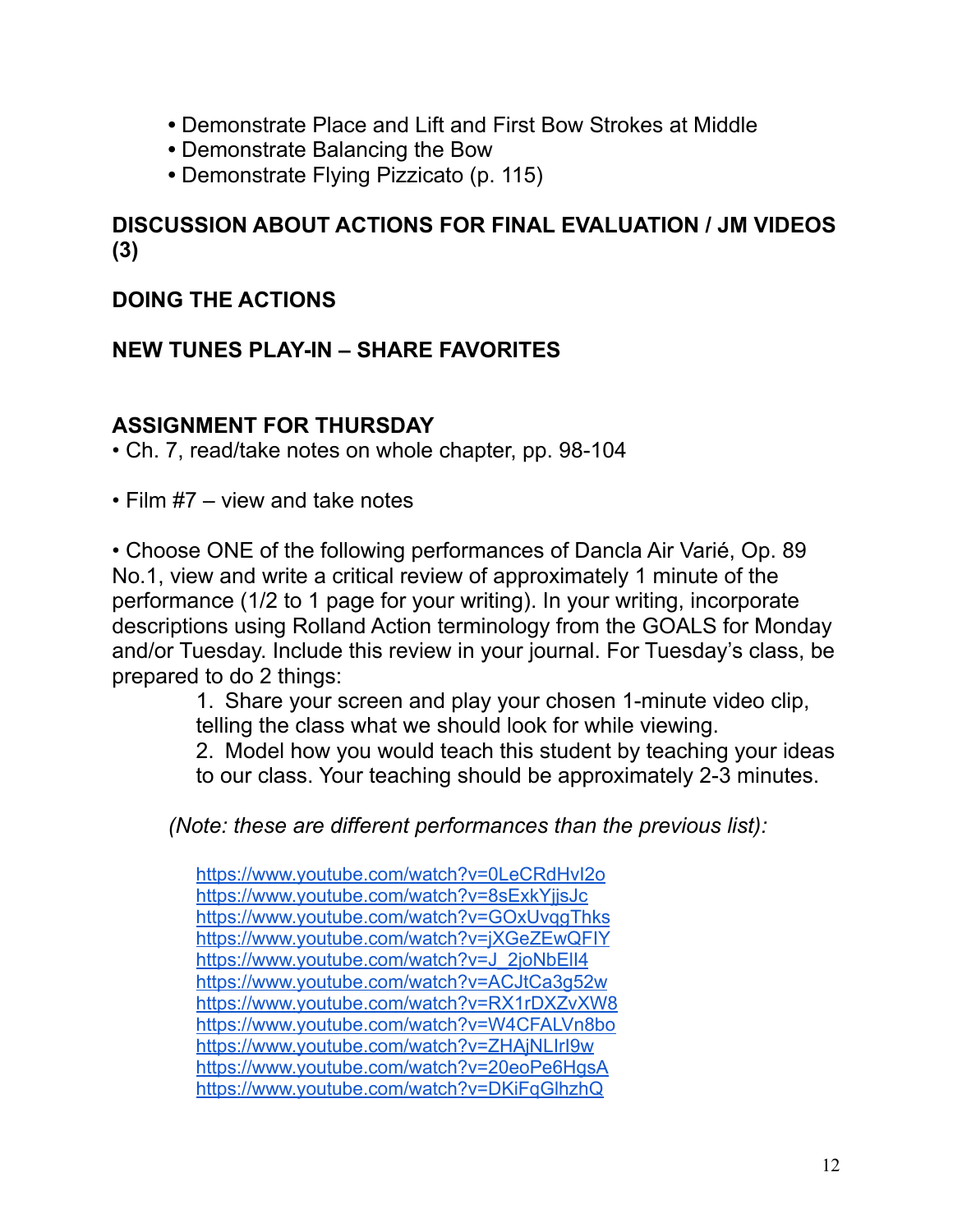<https://www.youtube.com/watch?v=FdQz0xSgWn0> <https://www.youtube.com/watch?v=PPJ1oIThMNs> [https://www.youtube.com/watch?v=Lu\\_LUeltZrk](https://www.youtube.com/watch?v=Lu_LUeltZrk)

## **Thurs., June 23 – 9:00 a.m.-1:00 p.m. CST ESTABLISHING LEFT HAND AND FINGER PLACEMENT IN FIRST POSITION**

GOALS – Be able to:

- Demonstrate Silent Preparation
- Demonstrate Steps in Placing Fingers 1, 2, & 3
- Demonstrate the Octave Game in first position
- Demonstrate Steps of Shuttle in Lo-Middle-High positions (p. 76)

## **DECISION ABOUT ACTIONS FOR FINAL EVALUATION**

## **DANCLA TEACHING ACTIVITY**

## **DOING THE ACTIONS**

## **ASSIGNMENT FOR FRIDAY**

- Ch. 8 read/take notes on pp. 105-114, Read Final Evaluation Guidelines
- Film #6 view and take notes

• Bring to Friday's session 2-3 of the most important ideas that interested you or questions you had while reading and viewing of the *Principles of Left Hand and Finger Action*. Be prepared to have a class discussion.

• Practice your Final Evaluation teaching episode, speaking ALOUD as you teach. Time yourself so you will not teach longer than 10 minutes, or less than 7 minutes. Be prepared to teach your lesson during Friday's session.

**Fri., June 24 – 9:00 a.m.-1:00 p.m. CST PRINCIPLES OF LEFT HAND AND FINGER ACTION**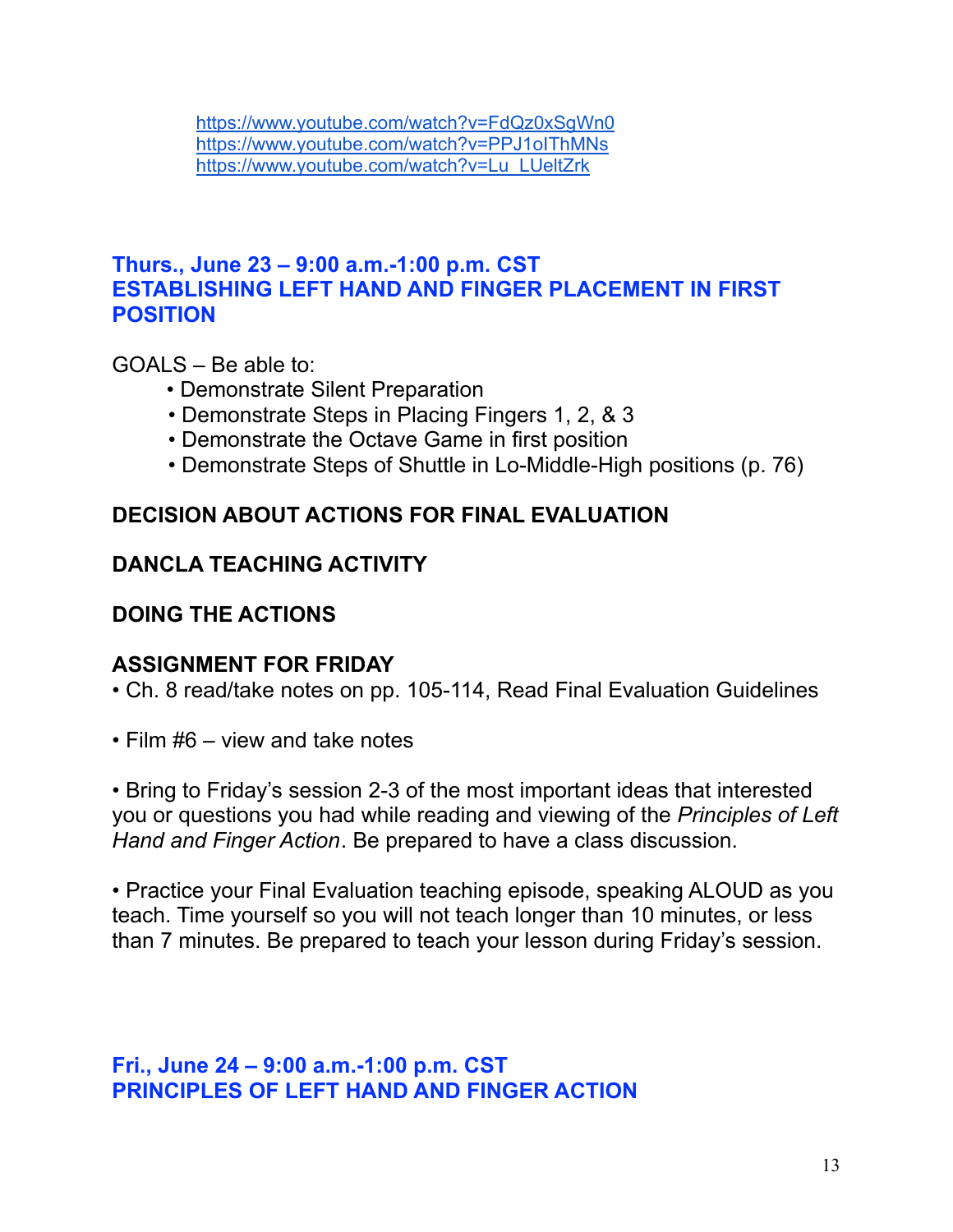## **REHEARSE FINAL EVALUATION**

 $GOAI S - Be$  able to:

• Demonstrate an understanding of all elements of left hand and finger action

- 1. Balance
- 2. Elevation
- 3. Thumb Placement
- 4. Angle of Fingers
- 5. Fingertip Contact
- 6. Base of 1<sup>st</sup> Finger Contact
- Final Evaluation Run-through

### **DISCUSSION ABOUT PRINCIPLES OF LEFT HAND AND FINGER ACTION – TOP 2-3 IDEAS/QUESTIONS**

## **FINAL EVALUATION Q & A**

# **TEACHING EPISODES WITH FEEDBACK**

**Sat., June 25 – 9:00-? CST FINAL EVALUATIONS**

#### **Candidate Conduct**

An important part of VanderCook's Conceptual Framework and Candidate Dispositions and Outcomes is the focus on professionalism and character. Specific descriptors include participation as well as attendance, flexibility in the face of changing circumstances and institutional needs, the commitment to continual personal development, self-reflection and growth, respect for the academic community and the individuals and resources of that community, and behavior, speech and dress that is appropriate and respectful in the educational environment. Failure to observe standards of professional behavior may result in referral to the Standards Committee and/or the appropriate dean. Consistent concerns in this area will have an impact on successful completion of the program.

**Keep cell phones off while classes are in session; use computer for Zoom calls; computers and cell phones must be off during the quiz**

**Health and Safety**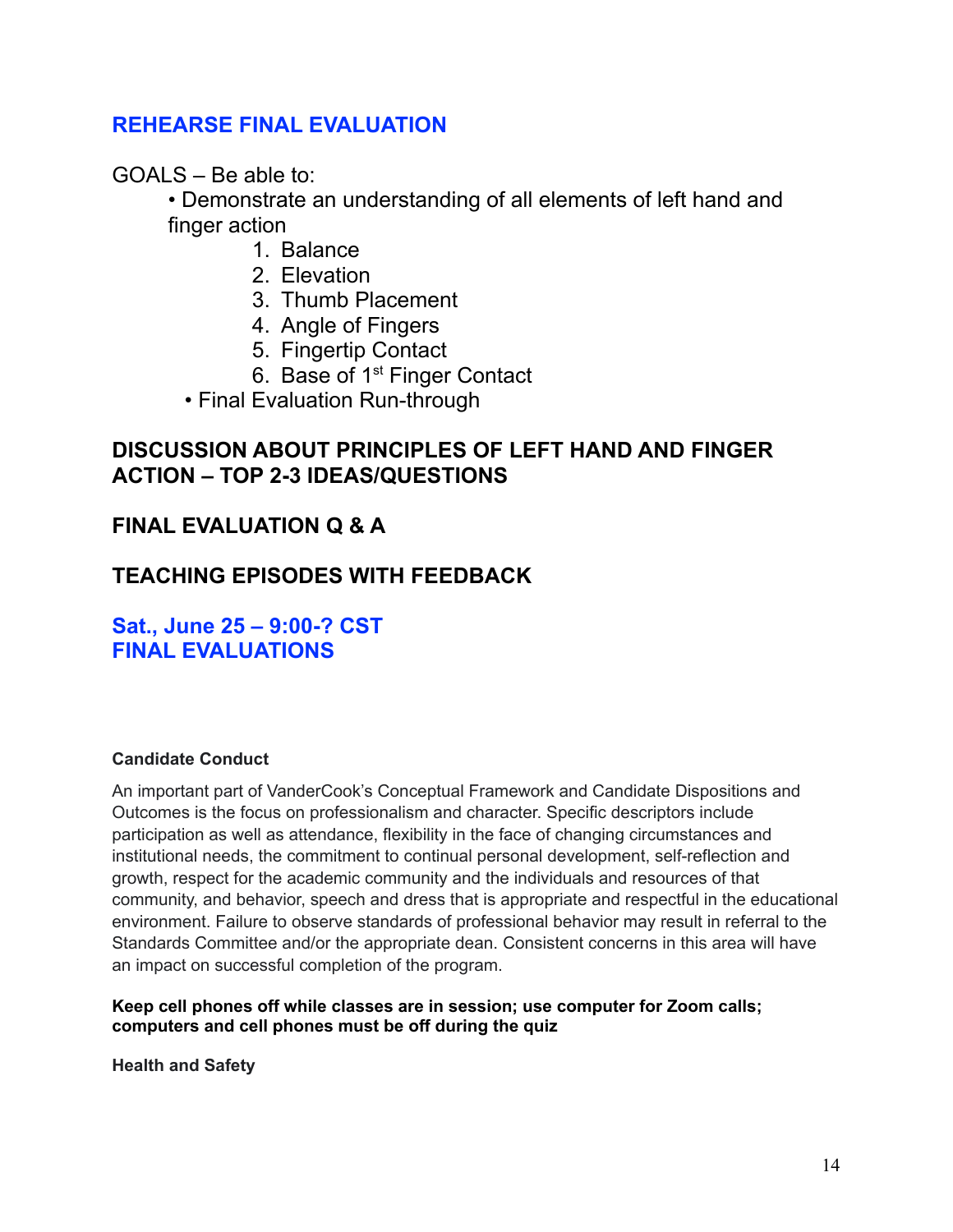VanderCook College of Music is committed to providing a safe and healthy environment for study and work. Basic information regarding the maintenance of health and safety within the contexts of practice, performance, teaching and listening is provided throughout the academic year. Health and safety information specific to this course will be addressed. It is the responsibility of each individual musician to take an active role in making informed decisions to help maintain their own health and safety.

#### **Academic Honesty**

Candidates are expected to maintain the highest standards of integrity in their academic work. Failure to do so will jeopardize a candidate's success in the program. Examples of academic dishonesty include:

Presenting another's words, music, or concepts as your own by failing to acknowledge or properly cite the source.

Communicating or receiving answers or information to/from another in a testing situation.

Consulting notes or any other source of answers/information in a testing situation, unless the instructor authorizes such access.

Making available or accessing tests or quizzes from current or previous classes unless explicitly authorized by the instructor.

Bringing, by any means, answers or information into a testing situation except as explicitly authorized by the instructor.

Collaborating or turning in jointly produced work on any test or assignment that is intended to reflect individual effort.

#### **Plagiarism**

Plagiarism means taking someone else's words, ideas, data or work and presenting them as your own. This could mean an exact duplication of someone else's work without proper citation of the source, or it could mean you present it with only small changes and do not cite the source. Plagiarism can occur in art, music, literature, or technology – really in any area of intellectual work.

All work submitted should be properly credited to the original source of the information or idea whether the source is a book, Internet site, article, or any other medium. In written work, quotation marks or block indentations show direct quotations and the source must be cited. If information that is not common knowledge is paraphrased or summarized from a source, that source (including websites) must be cited. Failure to do so in academic assignments represents cheating and carries the appropriate penalties.

Copyright compliance is the goal of VanderCook College. Information to help with clarification of what constitutes fair use of copyrighted material, including photocopying, is on permanent reserve in the Ruppel Library.